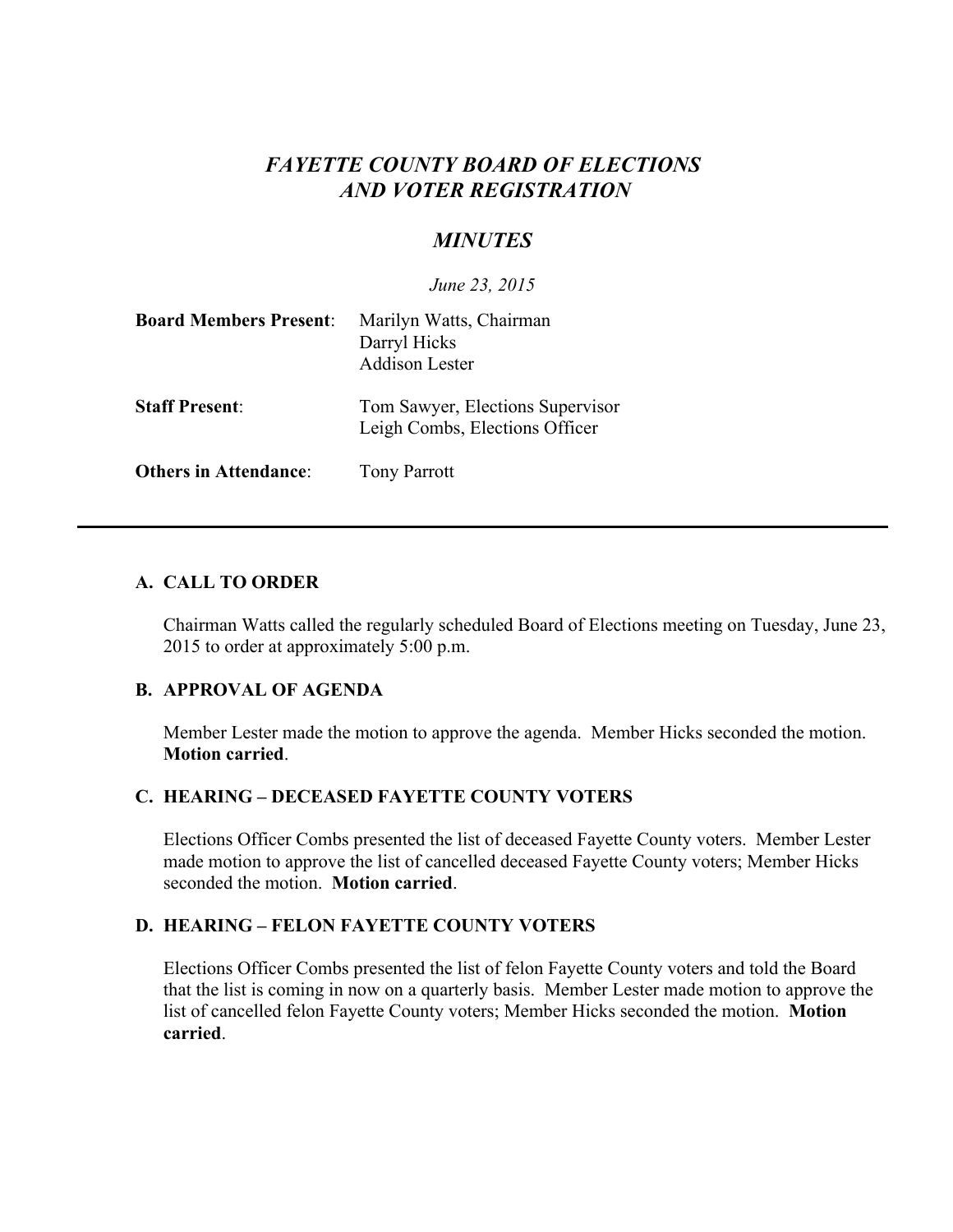### **E. OLD BUSINESS**

### **1. APPROVAL OF THE FOLLOWING BOARD MINUTES – REGULARLY SCHEDULED MEETING – MAY 26, 2015 (MAY)**

Member Hicks recused himself from voting on this agenda item since he had not attended the Board meeting on May 26, 2015. Chairman Watts made motion to approve the May 26, 2015 Board Meeting Minutes. Member Lester seconded. **Motion carried.**

### **F. NEW BUSINESS**

### **2. VRAG CONFERENCE**

#### **(a) August 2-5, 2015 Savannah Marriott Riverfront**

Supervisor Sawyer has made hotel reservations for Board Members and all Elections Staff to attend this conference. Supervisor Sawyer is scheduled to be inducted as President of VRAG at this conference.

Supervisor Sawyer updated the Board about the meeting he had attended in Macon whereby finalization plans were made for the VRAG Conference. Topics planned for this conference are:

Poll Worker Training Crowd Control for the 2016 Presidential Election Getting Ready for Muni Elections Qualifying Candidates in August for the Muni Elections

#### **(b) Van obtained from Parks and Recreation Department**

Arrangements have been made for the van from Parks and Recreation to be used for transportation purposes for all attending the conference. All Board members are planning to attend.

Chairman Watts asked Supervisor Sawyer to check about the Defensive Driving Class and if she needs to update her status. Supervisor Sawyer said that he usually gets a list of those needing to update their certificate of eligibility and he will check on this.

## **3. TRAINING CLASS**

**June 11, 2015: EASYFILE**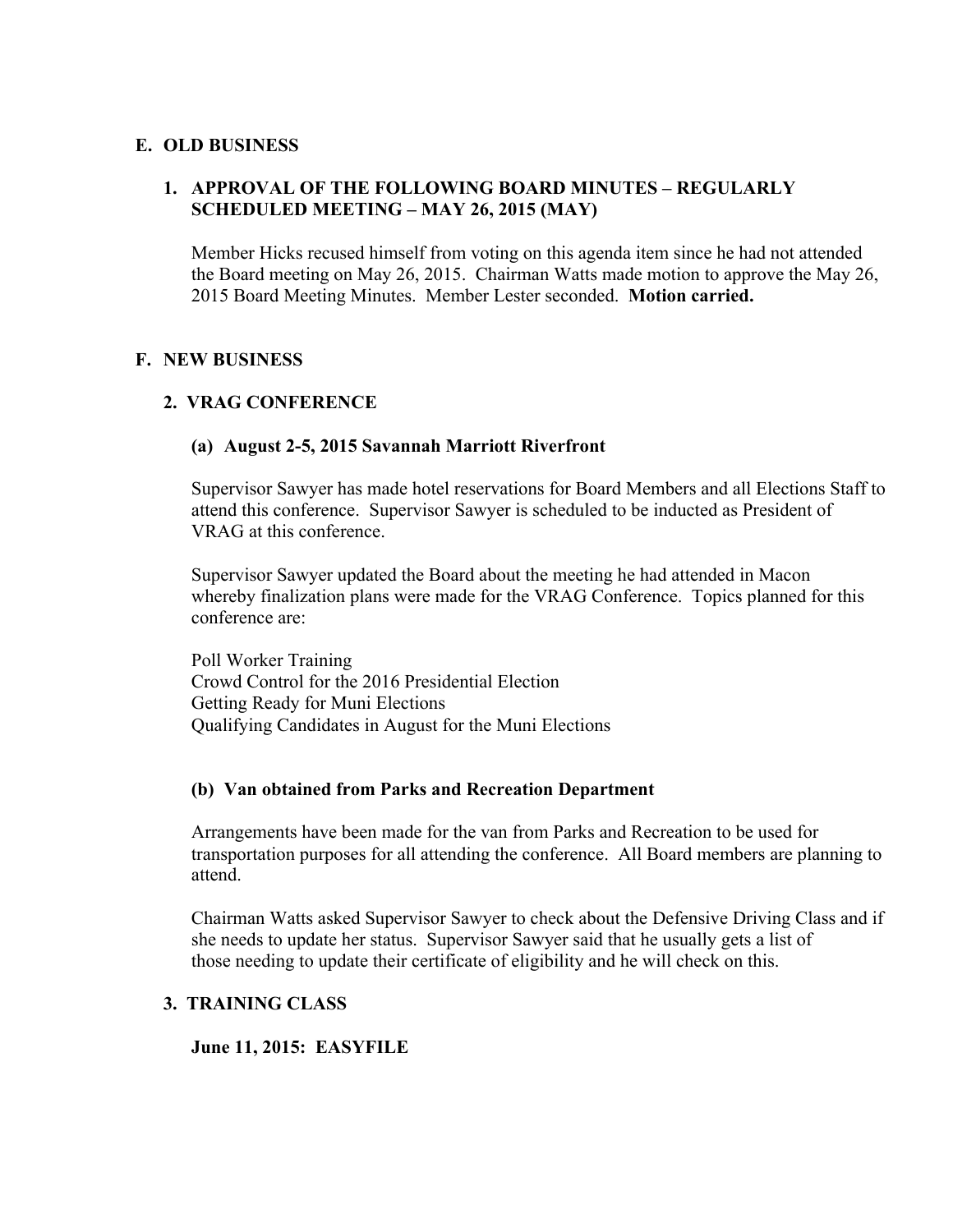Supervisor Sawyer said he was very pleased with the large turnout for this training class and thanked Chairman Watts and Member Lester for attending. County elected officials and candidates are now able to go on-line to file their campaign finance reporting with this new software. Expedition of this new Easyfile program is going well as most all these elected officials have gotten registered.

## **June 17, 2015: 9 a.m.-12 p.m. CANDIDATES & PUBLIC OFFICIALS**

## **1 p.m.- 3 p.m. LOCAL FILING ENTITIES & QUALIFYING OFFICERS**

Chairman Watts asked how this class went. Supervisor Sawyer said all elected officials could attend and the State of Georgia Ethics Commission conducted this training on how to do the reports.

There was some discussion amongst the Board members as to how to make this program available to the cities in Fayette County. Supervisor Sawyer said he will investigate further on the possibility of being able to make it available to the cities.

Supervisor Sawyer told the Board that Officer Crosby will have the responsibility of overseeing this program and will be the contact person.

## **4. COMBINED GEOA / VRAG CONFERENCE – DECEMBER 13, 2015 – ATHENS, GA**

 Supervisor Sawyer said he has not made any reservations for this conference yet. Supervisor Sawyer said plans are being made for this to be a very informative conference in order to enhance organization and training for the 2016 elections.

## **G. OTHER BUSINESS**

Supervisor Sawyer updated the Board what he had learned from the County Staff Meeting. He said the Final Budget is scheduled for approval at the County Commission public hearing on Thursday night, June 25, 2015 and will be finalized on Friday, June 26, 2015. He said a 2% COLA for County staff is included in the budget. There will also be discussion about a 2% "once in a lifetime bonus" (after 6 months of employment) at that Commission meeting.

## **H. OTHER ITEMS FOR CONSIDERATION**

Supervisor Sawyer said he will get the minutes for the Executive Session held on May 26, 2015 to the Board by the next Board meeting.

There were no other items for consideration to discuss.